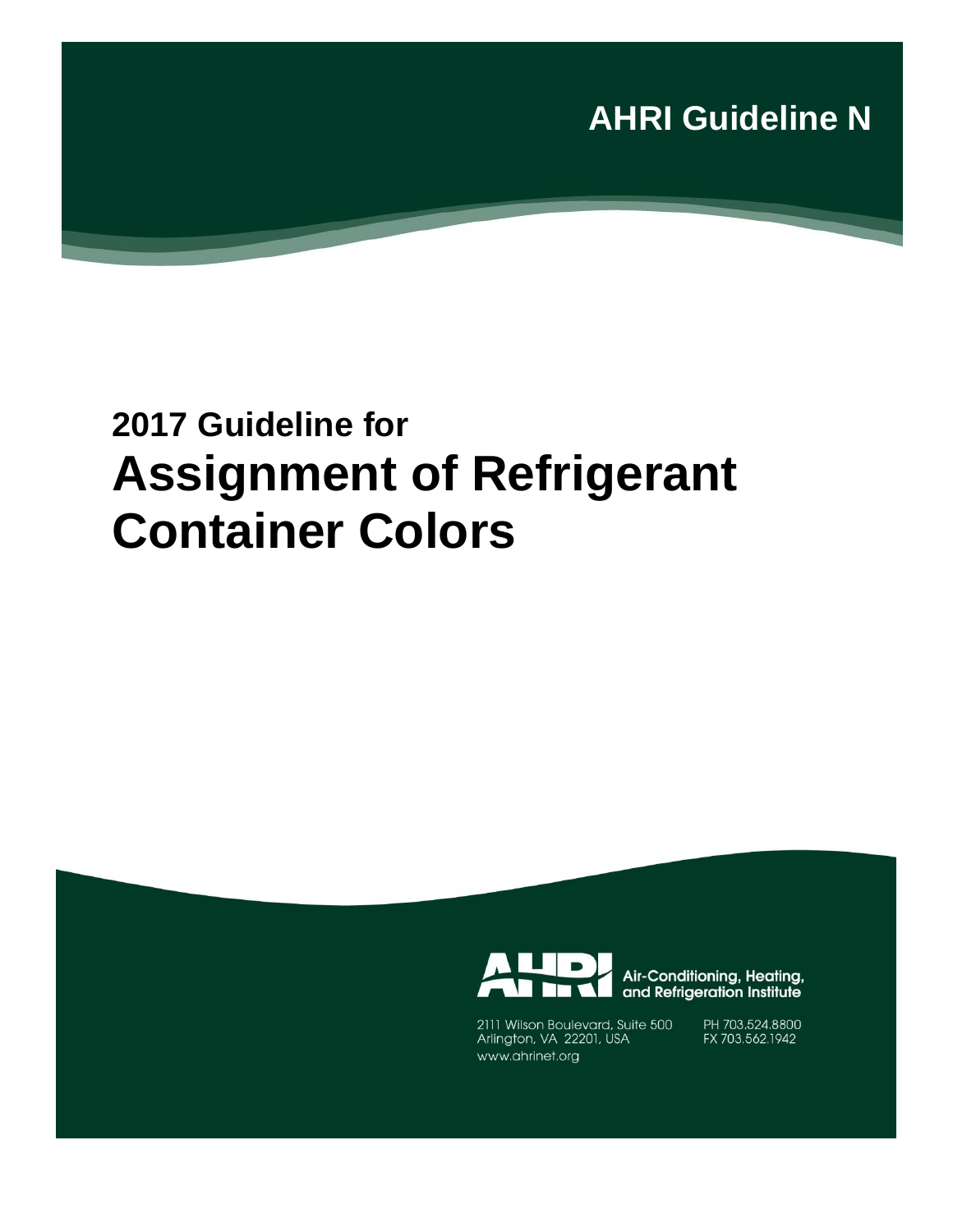### **IMPORTANT**

### *SAFETY DISCLAIMER*

AHRI does not set safety standards and does not certify or guarantee the safety of any products, components or systems designed, tested, rated, installed or operated in accordance with this standard/guideline. It is strongly recommended that products be designed, constructed, assembled, installed and operated in accordance with nationally recognized safety standards and code requirements appropriate for products covered by this standard/guideline.

AHRI uses its best efforts to develop standards/guidelines employing state-of-the-art and accepted industry practices. AHRI does not certify or guarantee that any tests conducted under its standards/guidelines will be non-hazardous or free from risk.

Note:

This guideline supersedes AHRI Guideline N-2016 with Addendum 1.

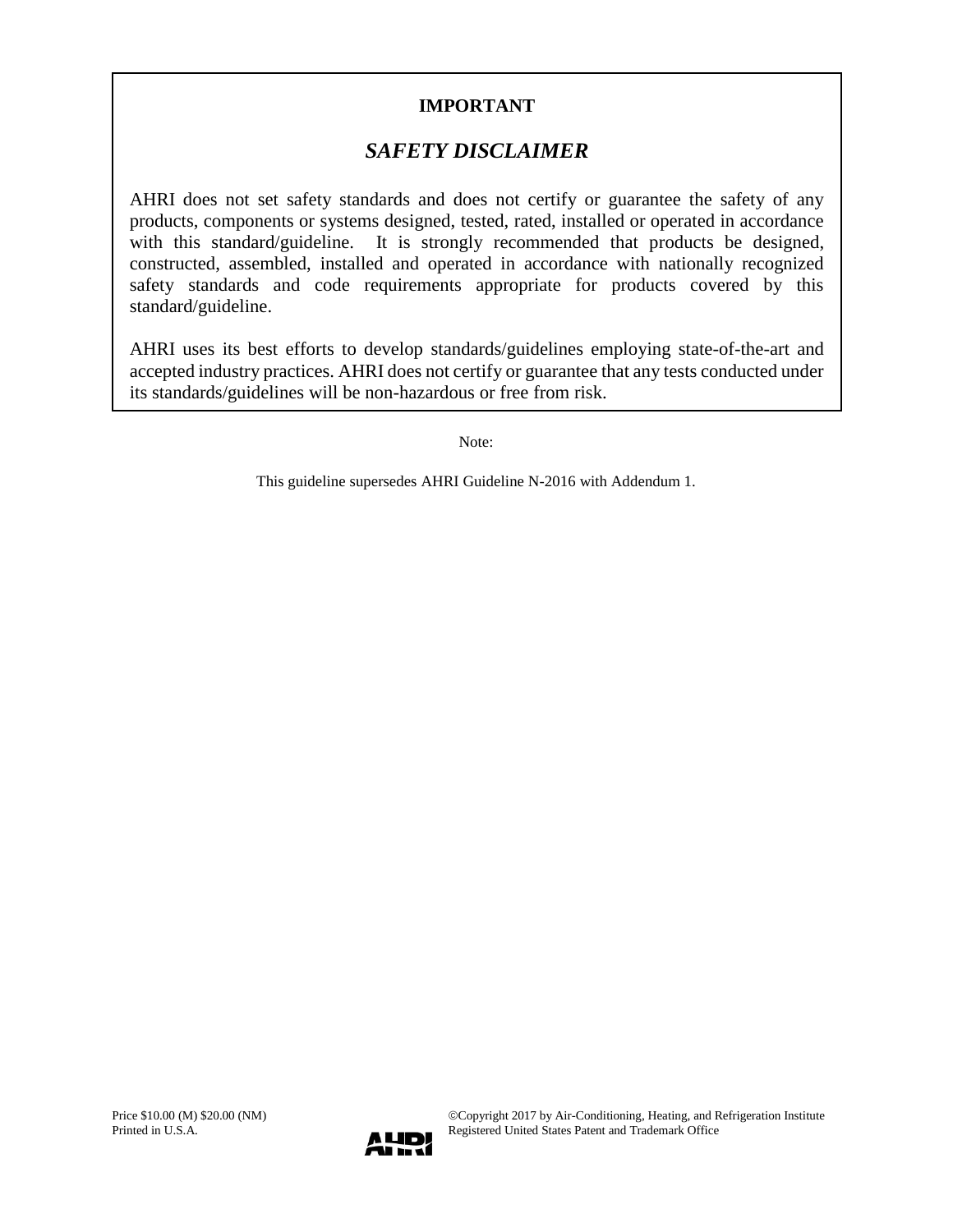#### TABLE OF CONTENTS

| <b>SECTION</b> |                   | <b>PAGE</b> |
|----------------|-------------------|-------------|
| Section 1.     |                   |             |
| Section 2.     |                   |             |
| Section 3.     |                   |             |
| Section 4.     |                   |             |
| Section 5.     |                   |             |
|                | <b>TABLES</b>     |             |
| Table 1.       |                   |             |
| Table 2.       |                   |             |
| Table 3.       |                   |             |
|                | <b>APPENDICES</b> |             |
| Appendix A.    |                   |             |

| Appendix A. |  |
|-------------|--|
| Appendix B. |  |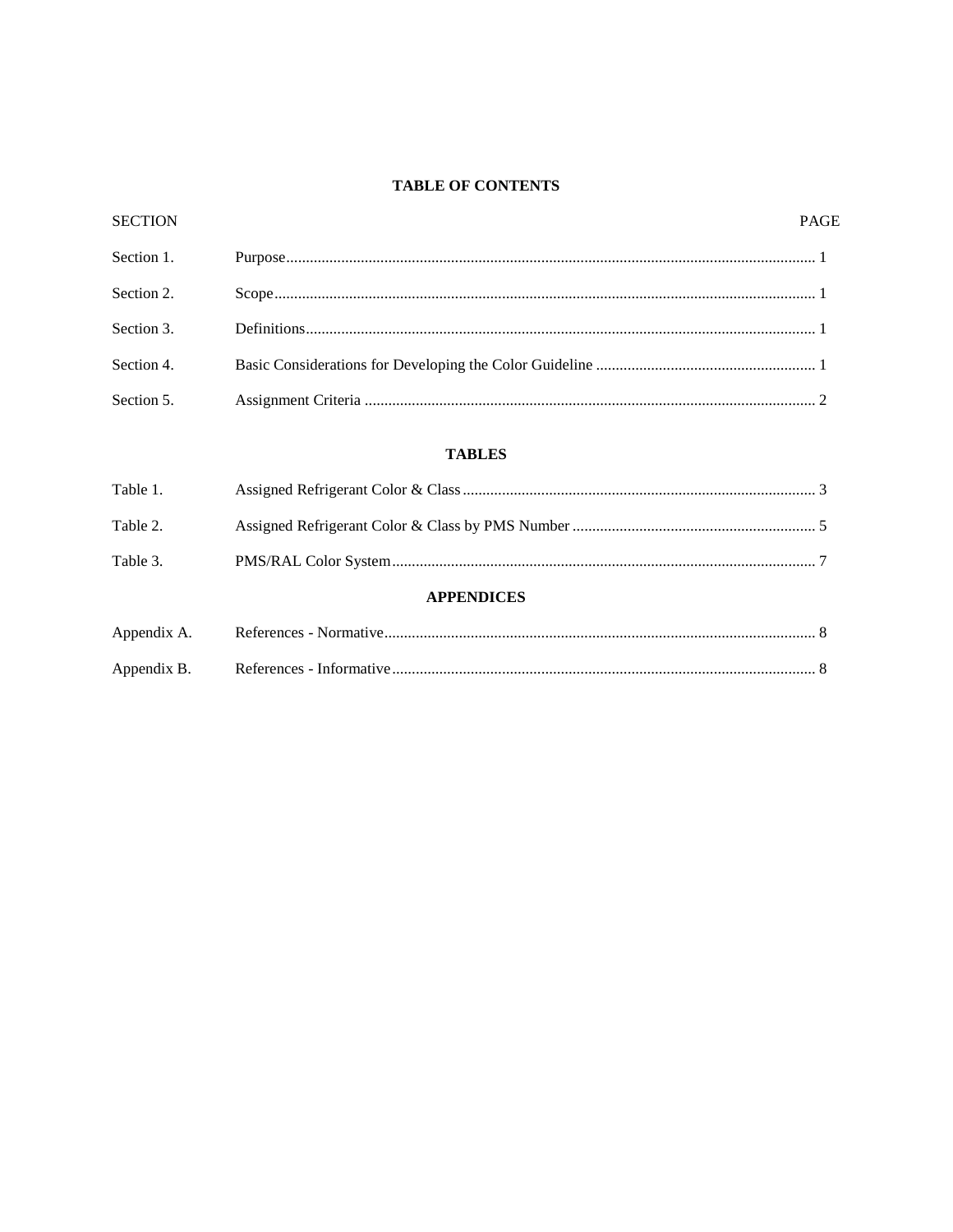## **ASSIGNMENT OF REFRIGERANT CONTAINER COLORS**

#### **Section 1. Purpose**

**1.1** *Purpose*. The purpose of this guideline is to establish assignment of refrigerant container colors; definitions; basic considerations for developing the color guideline; and assignment criteria. This document is not intended to be an exhaustive listing of all good practices or requirements. Applicable federal, state and local requirements should be reviewed and may take precedence over this guideline.

**1.1.1** *Intent.* This guideline is intended for the guidance of the industry, including manufacturers, engineers, installers, contractors and users.

**1.1.2** *Review and Amendment.* This guideline is subject to review and amendment as technology advances.

#### **Section 2. Scope**

**2.1** *Scope.* This guideline provides a means by which PMS colors can be assigned to printed materials, such as printed labels on refrigerant containers, for Refrigerants currently in use or newly developed Refrigerants, provided the Refrigerant is used in significant quantities as defined in this guideline. Colors should not be relied upon exclusively to determine the type of Refrigerant in the container.

This guideline also recommends a universal container color of light green gray (RAL 7044) for all Refrigerants.

**2.2** *Exclusions*. This guideline does not cover container colors for recovered and recycled Refrigerants, which are covered in AHRI Guideline K.

#### **Section 3. Definitions**

All terms in this document will follow the standard industry definitions in the *ASHRAE Terminology* website (https://www.ashrae.org/resources--publications/free-resources/ashrae-terminology) unless otherwise defined in this section.

**3.1** *Refrigerants.* Refrigerants for purposes of this guideline include single component refrigerants, zeotropes and azeotropes.

**3.1.1** *Flammable Refrigerants*. Those Refrigerants that receive a flammability rating of 2, 2L, or 3 in ANSI/ASHRAE Standard 34, *Designation and Safety Classification of Refrigerants* with Addenda.

**3.1.2** *High Pressure Refrigerants.* Those Refrigerants that meet the definition of a compressed gas and have a minimum cylinder service pressure exceeding 3447 kPa gage.

**3.1.3** *Liquid Refrigerants*. Those Refrigerants with a normal boiling point greater than  $20^{\circ}$ C. These products normally are packaged in drums.

**3.1.4** *Low Pressure Refrigerants.* Those Refrigerants that meet the definition of a compressed gas and have a minimum cylinder service pressure not exceeding 3447 kPa gage.

**3.2** *"Should."* "Should" is used to indicate provisions which are not mandatory but which are desirable as good practice.

#### **Section 4. Basic Considerations for Developing the Color Guideline**

**4.1** The color guideline is not a substitute for reading cylinder labels and markings. The color guideline does not apply to recovery containers. Refer to AHRI Guideline K for recovery containers.

**4.2** Refrigerants are grouped in four classes in order to create more color opportunities within readily identifiable container styles and to clearly differentiate Flammable Refrigerants.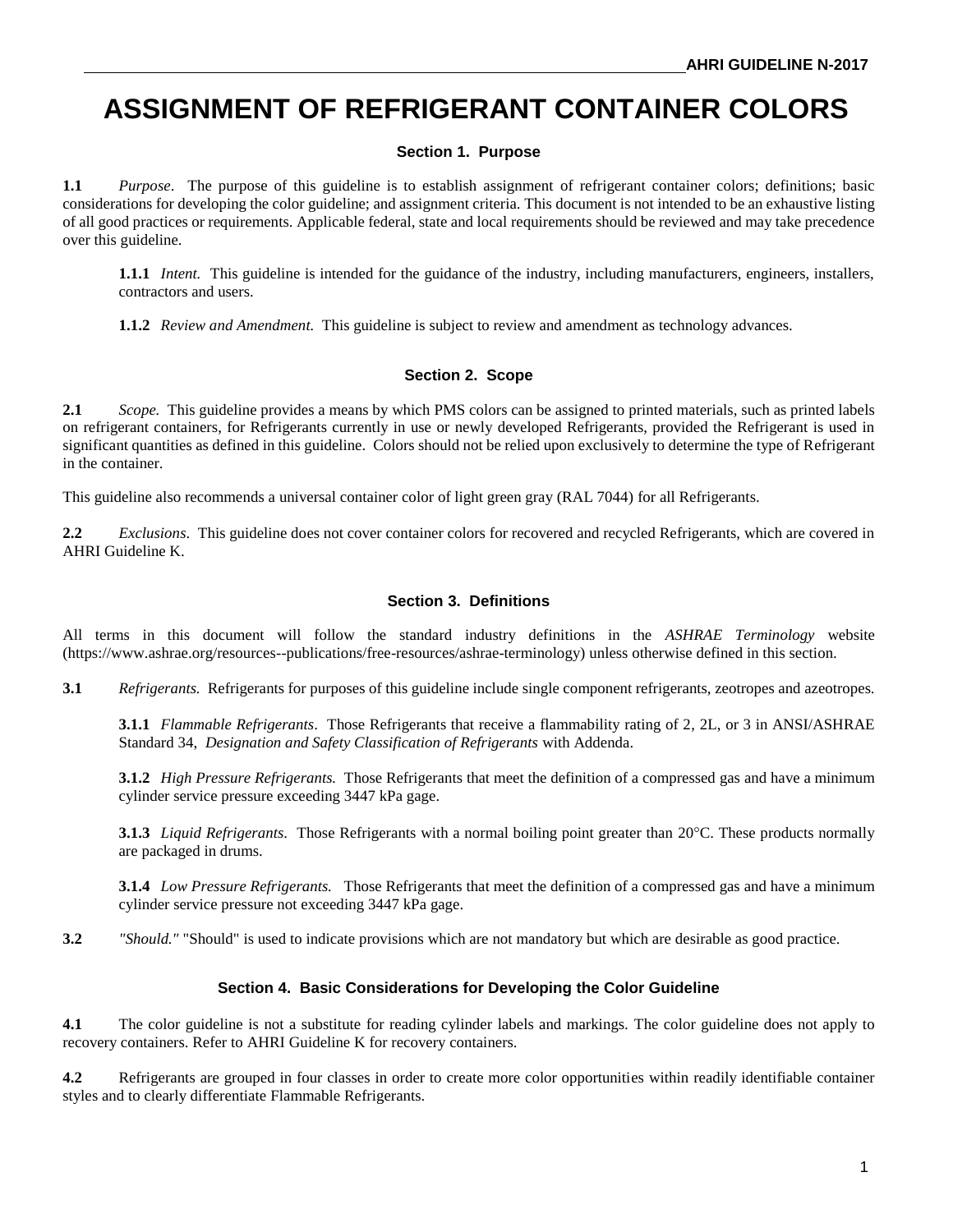#### **AHRI GUIDELINE N-2017**

**4.2.1** Class I: Liquid Refrigerants **4.2.2** Class II: Low Pressure Refrigerants **4.2.3** Class III: High Pressure Refrigerants **4.2.4** Class IV: Flammable Refrigerants

**4.3** The color guideline should allow for the addition of new Refrigerants in each of the above classes.

**4.4** Color codes only need to be differentiated within a class. Consideration should be given to the application before assigning colors to the Refrigerant.

**4.5** Colors should be distinguishable from each other.

**4.6** The color guideline should be standard industry-wide.

**4.7** A red band on the shoulder or top of the container should designate flammable compounds, or mixtures that could become flammable in the event of a leak.

**4.8** All Refrigerant containers should be painted light green gray (RAL 7044 corresponding with PMS 413). RAL colors previously designated in the guideline can continue to be used on refrigerant containers until December 31, 2019. The Refrigerant PMS color can be determined using Tables 1 and 2. The PMS/RAL color system is described in Table 3. By 2020, all refrigerant containers should transition to paint color RAL 7044. Existing inventories of previously painted cylinders will not be required to be repainted.

#### **Section 5. Assignment Criteria**

**5.1** The refrigerant manufacturer should notify AHRI of its intent to use a color not previously assigned for that refrigerant class to a new Refrigerant they plan to commercialize within six months. The manufacturer requesting a color assignment should provide a specific PMS color or request that AHRI assign a specific PMS color.

**5.2** In order to retain assignment of the color, the manufacturer should furnish confirmation to AHRI that:

**5.2.1** A refrigerant number has been published in ANSI/ASHRAE Standard 34.

**5.2.2** There have been commercial sales, and there will be continued offering of the Refrigerant within one year of assignment.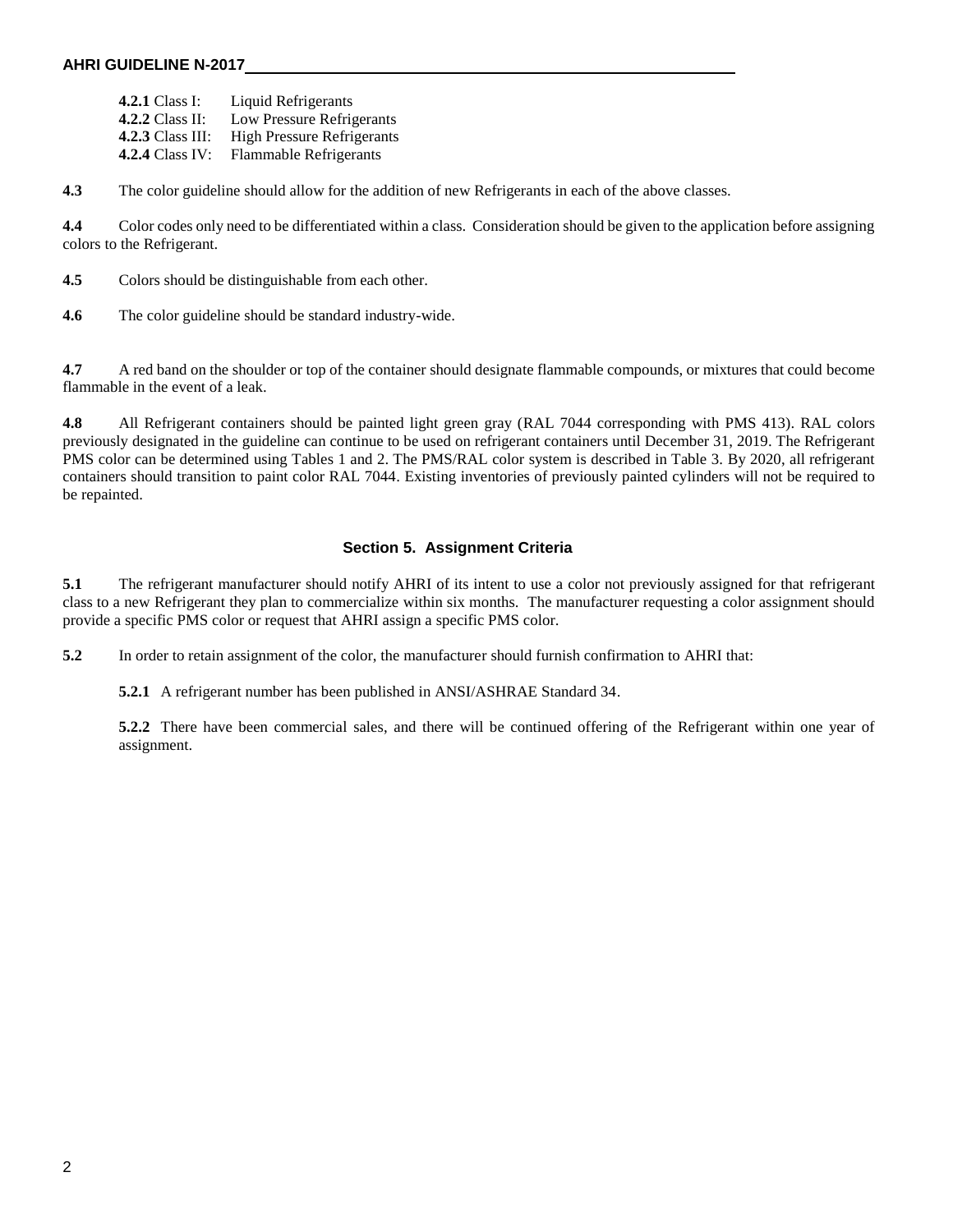| Table 1. Assigned Refrigerant Color & Class |                           |      |                         |  |  |  |
|---------------------------------------------|---------------------------|------|-------------------------|--|--|--|
| Refrigerant                                 | Color                     | PMS# | <b>Class</b>            |  |  |  |
| Default                                     | Light Green Gray          | 413  | N/A                     |  |  |  |
| $R-11$                                      | Orange                    | 021  | I                       |  |  |  |
| $R-12$                                      | White                     | None | $\mathbf{I}$            |  |  |  |
| $R-13$                                      | Light Blue (Sky)          | 2975 | III                     |  |  |  |
| $R-13B1$                                    | Pinkish-Red (Coral)       | 177  | III                     |  |  |  |
| $R-14$                                      | Yellow-Brown (Mustard)    | 124  | III                     |  |  |  |
| $R-22$                                      | Light Green               | 352  | $\mathbf{I}$            |  |  |  |
| $R-23$                                      | <b>Light Blue-Grey</b>    | 428  | III                     |  |  |  |
| $R-32$                                      | Light Blue-Green          | 631  | IV                      |  |  |  |
| $R-113$                                     | Dark Purple (Violet)      | 266  | $\mathbf I$             |  |  |  |
| $R-114$                                     | Dark Blue (Navy)          | 302  | $\mathbf{I}$            |  |  |  |
| $R-116$                                     | Dark Grey (Battleship)    | 424  | III                     |  |  |  |
| $R-123$                                     | Light Blue-Grey           | 428  | $\mathbf I$             |  |  |  |
| $R-124$                                     | Deep Green (DOT Green)    | 335  | $\mathbf{I}$            |  |  |  |
| $R-1251$                                    | Medium Brown (Tan)        | 465  | $\mathbf{I}$            |  |  |  |
| R-134a                                      | Light Blue (Sky)          | 2975 | $\mathbf{I}$            |  |  |  |
| <b>R-236fa</b>                              | Dark Grey (Battleship)    | 424  | $\mathbf{I}$            |  |  |  |
| <b>R-245fa</b>                              | Maroon                    | 194  | $\mathbf{I}$            |  |  |  |
| <b>R-401A</b>                               | Pinkish-Red (Coral)       | 177  | $\mathbf{I}$            |  |  |  |
| $R-401B$                                    | Yellow-Brown (Mustard)    | 124  | $\mathbf{I}$            |  |  |  |
| $R-401C$                                    | Blue-Green (Aqua)         | 3268 | $\mathbf{I}$            |  |  |  |
| <b>R-402A</b>                               | Light Brown (Sand)        | 461  | $\mathbf{I}$            |  |  |  |
| $R-402B$                                    | Green-Brown (Olive)       | 385  | $\rm II$                |  |  |  |
| $R - 403B^2$                                | Light Purple (Lavender)   | 251  | $\mathbf{I}$            |  |  |  |
| <b>R-404A</b>                               |                           | 021  | $\Pi$                   |  |  |  |
| <b>R-407A</b>                               | Orange                    | 368  | $\mathbf{I}$            |  |  |  |
|                                             | Lime Green                | 156  | $\mathbf{I}$            |  |  |  |
| $R-407B$<br><b>R-407C</b>                   | Cream                     | 471  | $\mathbf{I}$            |  |  |  |
|                                             | Medium Brown (Brown)      | 450  | $\mathbf{I}$            |  |  |  |
| <b>R-407D</b>                               | Dark Brown (Chocolate)    |      | $\overline{\mathbf{I}}$ |  |  |  |
| <b>R-407F</b>                               | Green-Yellow-White        | 373  |                         |  |  |  |
| <b>R-407H</b>                               | Light Purple (wisteria)   | 2573 | I                       |  |  |  |
| <b>R-408A</b>                               | Medium Purple (Purple)    | 248  | $\mathbf{I}$            |  |  |  |
| $R-409A1$                                   | Medium Brown (Tan)        | 465  | $\mathbf{I}$            |  |  |  |
| <b>R-410A</b>                               | Rose                      | 507  | $\mathbf{I}$            |  |  |  |
| <b>R-411A</b>                               | Dark Purple (Violet)      | 266  | IV                      |  |  |  |
| $R-411B$                                    | Blue-Green (Teal)         | 326  | IV                      |  |  |  |
| <b>R-413A</b>                               | Deep Blue                 | 3015 | $\mathbf{I}$            |  |  |  |
| <b>R-414A</b>                               | Beige                     | 4545 | $\mathbf{I}$            |  |  |  |
| $R-414B$                                    | Medium Blue (Blue)        | 2995 | $\mathbf{I}$            |  |  |  |
| <b>R-416A</b>                               | Yellow-Green (Lime)       | 381  | $\mathbf{I}$            |  |  |  |
| $R-417A$                                    | Green                     | 354  | $\mathbf{I}$            |  |  |  |
| <b>R-421A</b>                               | Light Green-Blue          | 333  | $\mathbf{I}$            |  |  |  |
| <b>R-422A</b>                               | Yellow-Orange             | 128  | $\mathbf{I}$            |  |  |  |
| <b>R-422D</b>                               | Green-Yellow              | 375  | $\mathbf{I}$            |  |  |  |
| <b>R-423A</b>                               | Wedge Wood Blue           | 292  | $\mathbf{I}$            |  |  |  |
| <b>R-424A</b>                               | Black                     | None | $\mathbf{I}$            |  |  |  |
| <b>R-426A</b>                               | Pastel Orange             | 804  | $\mathbf{I}$            |  |  |  |
| <b>R-427A</b>                               | Green-Blue (Jungle Green) | 3405 | $\mathbf{I}$            |  |  |  |
| <b>R-428A</b>                               | <b>Traffic Yellow</b>     | 803  | $\mathbf{I}$            |  |  |  |
| <b>R-434A</b>                               | <b>Sulfur Yellow</b>      | 388  | $\mathbf{I}$            |  |  |  |

**PMS = Pantone® Matching System, an international printing, publishing and packaging color language.**

#### **CLASS I**

**Liquid Refrigerants: Normal boiling point greater than 20°C. These products are normally packaged in drums.**

#### **CLASS II**

**Low Pressure Refrigerants: These Refrigerants meet the definition of a compressed gas and have a minimum cylinder service pressure not exceeding 3447 kPa gage.**

#### **CLASS III**

**High Pressure Refrigerants: These Refrigerants meet the definition of a compressed gas and have a minimum cylinder service pressure exceeding 3447 kPa gage.**

#### **CLASS IV Flammable Refrigerants.**

**Notes:**

1. **R-125 and R-409A are used for different applications.**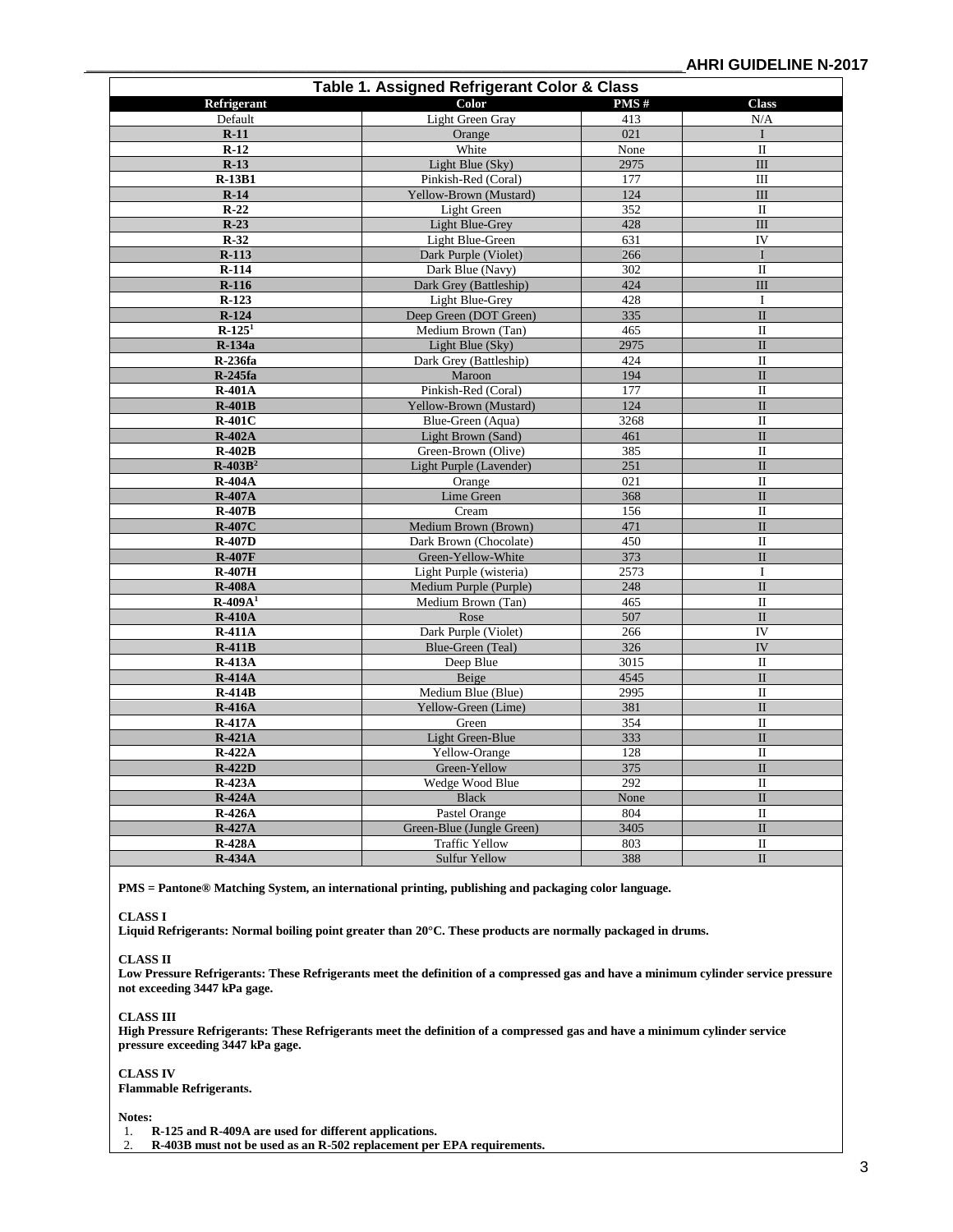| Table 1. Assigned Refrigerant Color & Class (continued) |                         |      |              |  |  |
|---------------------------------------------------------|-------------------------|------|--------------|--|--|
| Refrigerant                                             | Color                   | PMS# | <b>Class</b> |  |  |
| $R-437A$                                                | Royal Blue              | 286  | П            |  |  |
| <b>R-438A</b>                                           | Blue Jay                | 2727 | $\mathbf{I}$ |  |  |
| $R-442A$                                                | Night Blue              | 268  | $\mathbf{I}$ |  |  |
| <b>R-448A</b>                                           | <b>Gentian Blue</b>     | 300  | $\mathbf{I}$ |  |  |
| <b>R-449A</b>                                           | Grayish Blue            | 7707 | $\mathbf{I}$ |  |  |
| $R-450A$                                                | Sapphire Blue           | 2955 | $\mathbf{I}$ |  |  |
| $R-452A$                                                | Metallic Blue           | 2746 | $\mathbf{I}$ |  |  |
| $R-453A$                                                | Dark Purple (Violet)    | 266  | $\mathbf{I}$ |  |  |
| $R-455A$                                                | Sea Foam Green          | 3395 | IV           |  |  |
| $R-500$                                                 | Yellow                  | 109  | $\mathbf{H}$ |  |  |
| $R - 502^2$                                             | Light Purple (Lavender) | 251  | $\mathbf{I}$ |  |  |
| $R - 503$                                               | Blue-Green (Aqua)       | 3268 | III          |  |  |
| $R-507A$                                                | Blue Green (Teal)       | 326  | $_{\rm II}$  |  |  |
| $R-508B$                                                | Dark Blue (Navy)        | 302  | III          |  |  |
| $R-513A$                                                | Sky Blue                | 7460 | П            |  |  |
| $R-514A$                                                | Pinkish Purple          | 523  | $\mathbf{I}$ |  |  |

**PMS = Pantone® Matching System, an international printing, publishing and packaging color language.**

#### **CLASS I**

**Liquid Refrigerants: Normal boiling point greater than 20°C. These products are normally packaged in drums.**

#### **CLASS II**

**Low Pressure Refrigerants: These Refrigerants meet the definition of a compressed gas and have a minimum cylinder service pressure not exceeding 3447 kPa gage.**

#### **CLASS III**

**High Pressure Refrigerants: These Refrigerants meet the definition of a compressed gas and have a minimum cylinder service pressure exceeding 3447 kPa gage.**

**CLASS IV Flammable Refrigerants.**

**Notes:**

1. **R-125 and R-409A are used for different applications.**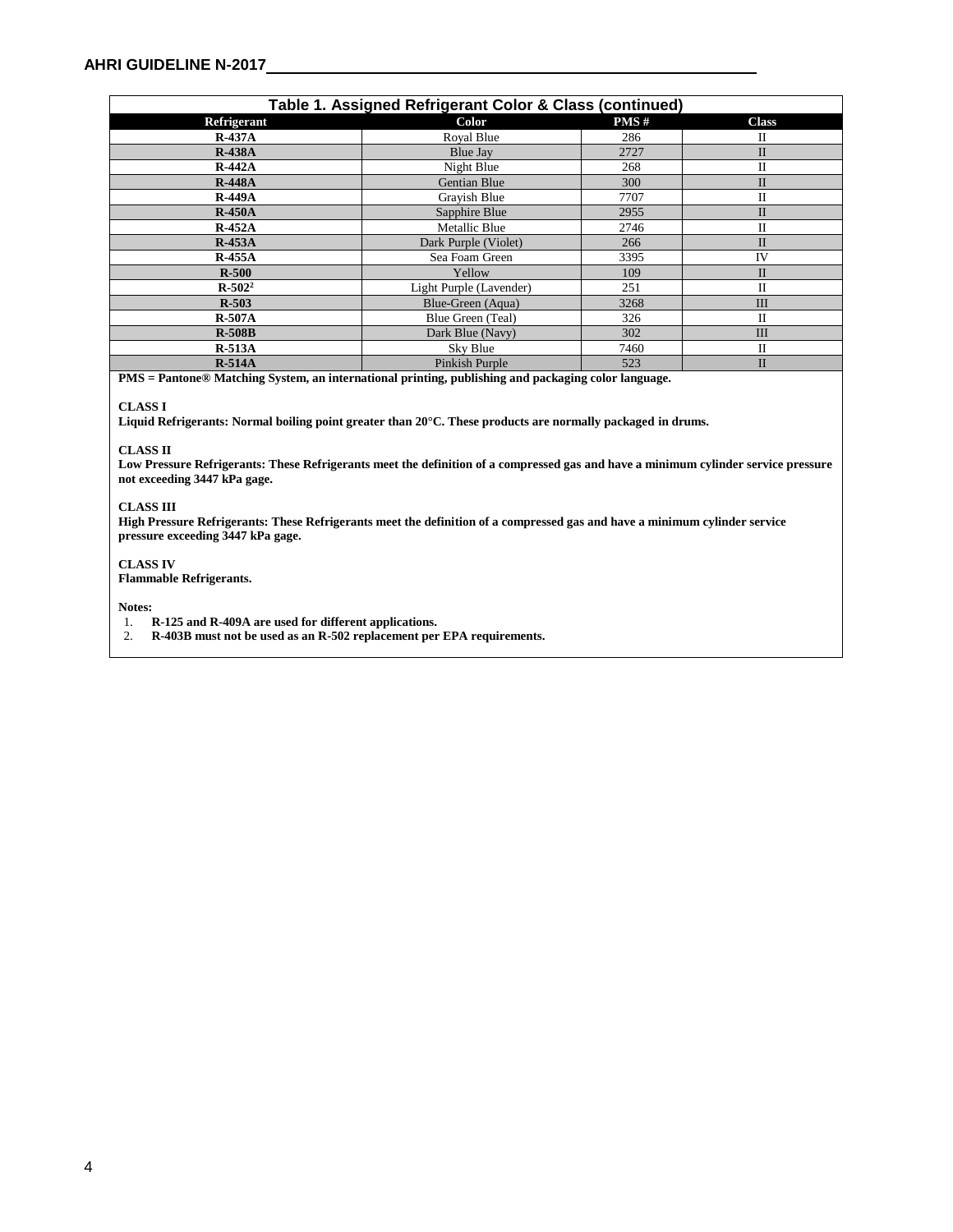|                                                                                                     | Table 2. Assigned Refrigerant Color & Class by PMS Number |                |                                                                                    |                  |                 |
|-----------------------------------------------------------------------------------------------------|-----------------------------------------------------------|----------------|------------------------------------------------------------------------------------|------------------|-----------------|
| <b>PMS</b>                                                                                          | Color                                                     | <b>Class I</b> | <b>Class II</b>                                                                    | <b>Class III</b> | <b>Class IV</b> |
| <b>None</b>                                                                                         | White                                                     |                | $R-12$                                                                             |                  |                 |
| <b>None</b>                                                                                         | <b>Black</b>                                              |                | $R-424A$                                                                           |                  |                 |
| 021                                                                                                 | Orange                                                    | $R-11$         | $R-404A$                                                                           |                  |                 |
| 109                                                                                                 | Yellow                                                    |                | $R-500$                                                                            |                  |                 |
| 124                                                                                                 | Yellow-Brown (Mustard)                                    |                | $R-401B$                                                                           | $R-14$           |                 |
| 128                                                                                                 | Yellow-Orange                                             |                | $R-422A$                                                                           |                  |                 |
| 156                                                                                                 | Cream                                                     |                | $R-407B$                                                                           |                  |                 |
| 177                                                                                                 | Pinkish-Red (Coral)                                       |                | $R-401A$                                                                           | $R-13B1$         |                 |
| 185                                                                                                 | Red (DOT Red)                                             |                | FOR FLAMMABLE REFRIGERANT IDENTIFICATION WHEN<br>USED WITH PRIMARY CONTAINER COLOR |                  |                 |
| 194                                                                                                 | Maroon                                                    |                | R-245fa                                                                            |                  |                 |
| 248                                                                                                 | Medium Purple (Purple)                                    |                | <b>R-408A</b>                                                                      |                  |                 |
| 251                                                                                                 | Light Purple (Lavender)                                   |                | $R-502$ ; $R-403B2$                                                                |                  |                 |
| 266                                                                                                 | Dark Purple (Violet)                                      | $R-113$        | $R-453A$                                                                           |                  | $R-411A$        |
| 268                                                                                                 | Night Blue                                                |                | $R-442A$                                                                           |                  |                 |
| 286                                                                                                 | Royal Blue                                                |                | $R-437A$                                                                           |                  |                 |
| 292                                                                                                 | Wedge Wood Blue                                           |                | $R-423A$                                                                           |                  |                 |
| 300                                                                                                 | Gentian Blue                                              |                | R-448A                                                                             |                  |                 |
| 302                                                                                                 | Dark Blue (Navy)                                          |                | $R-114$                                                                            | R-508B           |                 |
| 326                                                                                                 | Blue-Green (Teal)                                         |                | R-507A                                                                             |                  | $R-411B$        |
| 333                                                                                                 | Light Green-Blue                                          |                | $R-421A$                                                                           |                  |                 |
| 335                                                                                                 | Deep Green (DOT Green)                                    |                | $R-124$                                                                            |                  |                 |
| 352                                                                                                 | Light Green                                               |                | $R-22$                                                                             |                  |                 |
| 354                                                                                                 | Green                                                     |                | R-417A                                                                             |                  |                 |
| 368                                                                                                 | Lime Green                                                |                | R-407A                                                                             |                  |                 |
| 373                                                                                                 | Green-Yellow-White                                        |                | <b>R-407F</b>                                                                      |                  |                 |
| 375                                                                                                 | Green-Yellow                                              |                | R-422D                                                                             |                  |                 |
| 381                                                                                                 | Yellow-Green (Lime)                                       |                | $R-416A$                                                                           |                  |                 |
| 385                                                                                                 | Green-Brown (Olive)                                       |                | $R-402B$                                                                           |                  |                 |
| 388                                                                                                 | Sulfur Yellow                                             |                | $R-434A$                                                                           |                  |                 |
| 413                                                                                                 | Light Green Gray                                          |                | DEFAULT PMS COLOR USED FOR REFRIGERANTS                                            |                  |                 |
| 424                                                                                                 | Dark Grey (Battleship)                                    |                | R-236fa                                                                            | $R-116$          |                 |
| 428                                                                                                 | Light Blue-Grey                                           | $R-123$        |                                                                                    | $R-23$           |                 |
| 461                                                                                                 | Light Brown (Sand)                                        |                | $R-402A$                                                                           |                  |                 |
| 465                                                                                                 | Medium Brown (Tan)                                        |                | R-125; R-409A <sup>1</sup>                                                         |                  |                 |
| 450                                                                                                 | Dark Brown (Chocolate)                                    |                | R-407D                                                                             |                  |                 |
| 471                                                                                                 | Medium Brown (Brown)                                      |                | R-407C                                                                             |                  |                 |
| 507                                                                                                 | Rose                                                      |                | $R-410A$                                                                           |                  |                 |
| 523                                                                                                 | Pinkish Purple                                            |                | $R-514A$                                                                           |                  |                 |
| 631                                                                                                 | Light Blue-Green                                          |                |                                                                                    |                  | $R-32$          |
| 803                                                                                                 | <b>Traffic Yellow</b>                                     |                | R-428A                                                                             |                  |                 |
| 804                                                                                                 | Pastel Orange                                             |                | R-426A                                                                             |                  |                 |
| 2573                                                                                                | Light Purple (Wisteria)                                   | R-407H         |                                                                                    |                  |                 |
| 2727                                                                                                | Blue Jay                                                  |                | R-438A                                                                             |                  |                 |
| PMS = Pantone® Matching System, an international printing, publishing and packaging color language. |                                                           |                |                                                                                    |                  |                 |

**CLASS I** 

**Liquid Refrigerants: Normal boiling point greater than 20°C. These products are normally packaged in drums.**

**CLASS II** 

**Low Pressure Refrigerants: These Refrigerants meet the definition of a compressed gas and have a minimum cylinder service pressure not exceeding 3447 kPa gage.**

#### **CLASS III**

**High Pressure Refrigerants: These Refrigerants meet the definition of a compressed gas and have a minimum cylinder service pressure exceeding 3447 kPa gage.**

**CLASS IV** 

**Flammable Refrigerants.**

**Notes:**

1. **R-125 and R-409A are used for different applications.**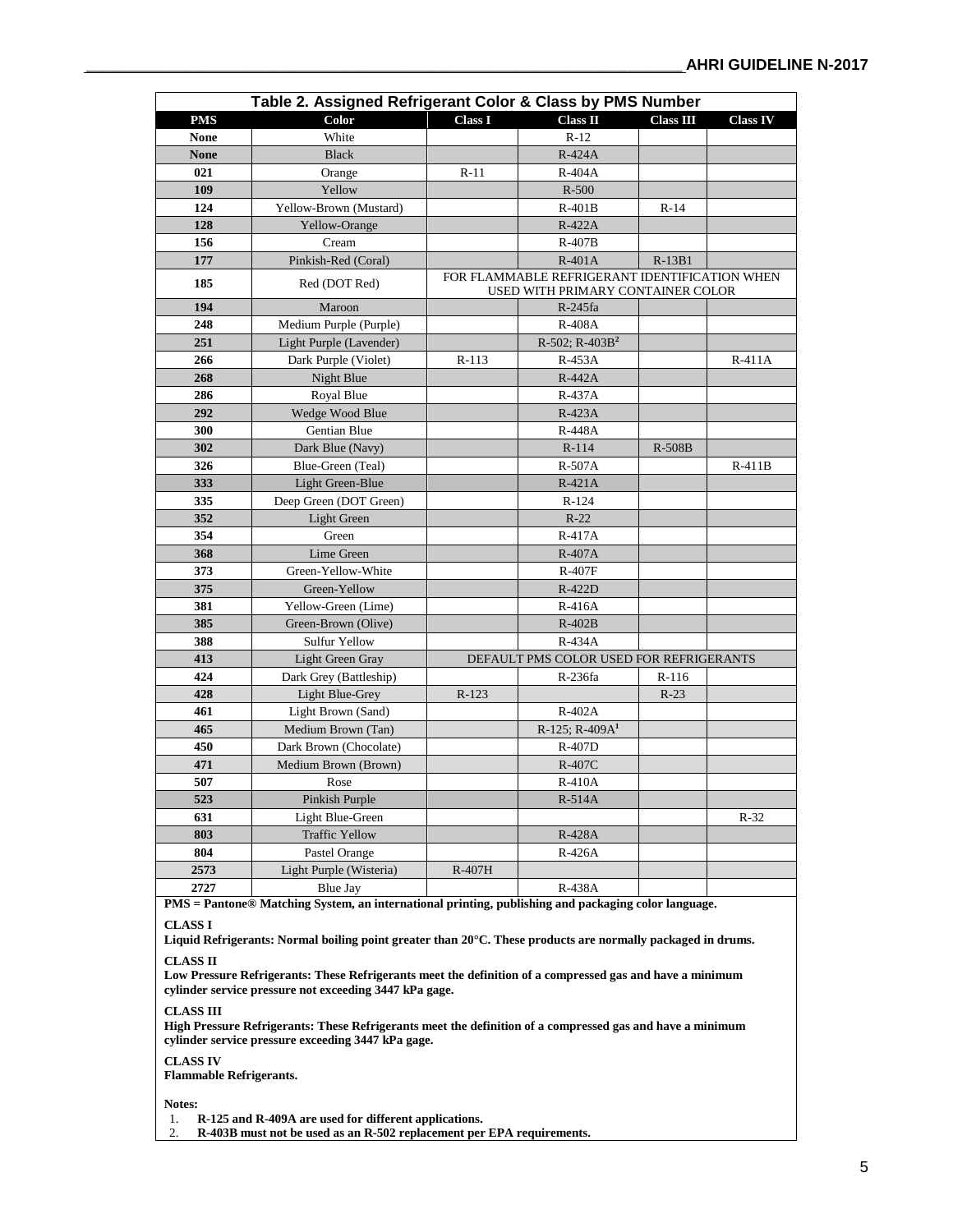| Table 2. Assigned Refrigerant Color & Class by PMS Number (continued) |                           |                |                 |                  |                 |
|-----------------------------------------------------------------------|---------------------------|----------------|-----------------|------------------|-----------------|
| <b>PMS</b>                                                            | Color                     | <b>Class I</b> | <b>Class II</b> | <b>Class III</b> | <b>Class IV</b> |
| 2746                                                                  | <b>Metallic Blue</b>      |                | $R-452A$        |                  |                 |
| 2955                                                                  | Sapphire Blue             |                | $R-450A$        |                  |                 |
| 2975                                                                  | Light Blue (Sky)          |                | R-134a          | $R-13$           |                 |
| 2995                                                                  | Medium Blue (Blue)        |                | $R-414B$        |                  |                 |
| 3015                                                                  | Deep Blue                 |                | $R-413A$        |                  |                 |
| 3268                                                                  | Blue-Green (Aqua)         |                | $R-401C$        | $R - 503$        |                 |
| 3395                                                                  | Sea Foam Green            |                |                 |                  | R-455A          |
| 3405                                                                  | Green-Blue (Jungle Green) |                | $R-427A$        |                  |                 |
| 4545                                                                  | Beige                     |                | $R-414A$        |                  |                 |
| 7707                                                                  | Grayish Blue              |                | $R-449A$        |                  |                 |
| 7460                                                                  | Sky Blue                  |                | $R-513A$        |                  |                 |

**PMS = Pantone® Matching System, an international printing, publishing and packaging color language.**

#### **CLASS I**

**Liquid Refrigerants: Normal boiling point greater than 20°C. These products are normally packaged in drums.**

#### **CLASS II**

**Low Pressure Refrigerants: These Refrigerants meet the definition of a compressed gas and have a minimum cylinder service pressure not exceeding 3447 kPa gage.**

#### **CLASS III**

**High Pressure Refrigerants: These Refrigerants meet the definition of a compressed gas and have a minimum cylinder service pressure exceeding 3447 kPa gage.**

#### **CLASS IV**

**Flammable Refrigerants.**

**Notes:**

1. **R-125 and R-409A are used for different applications.**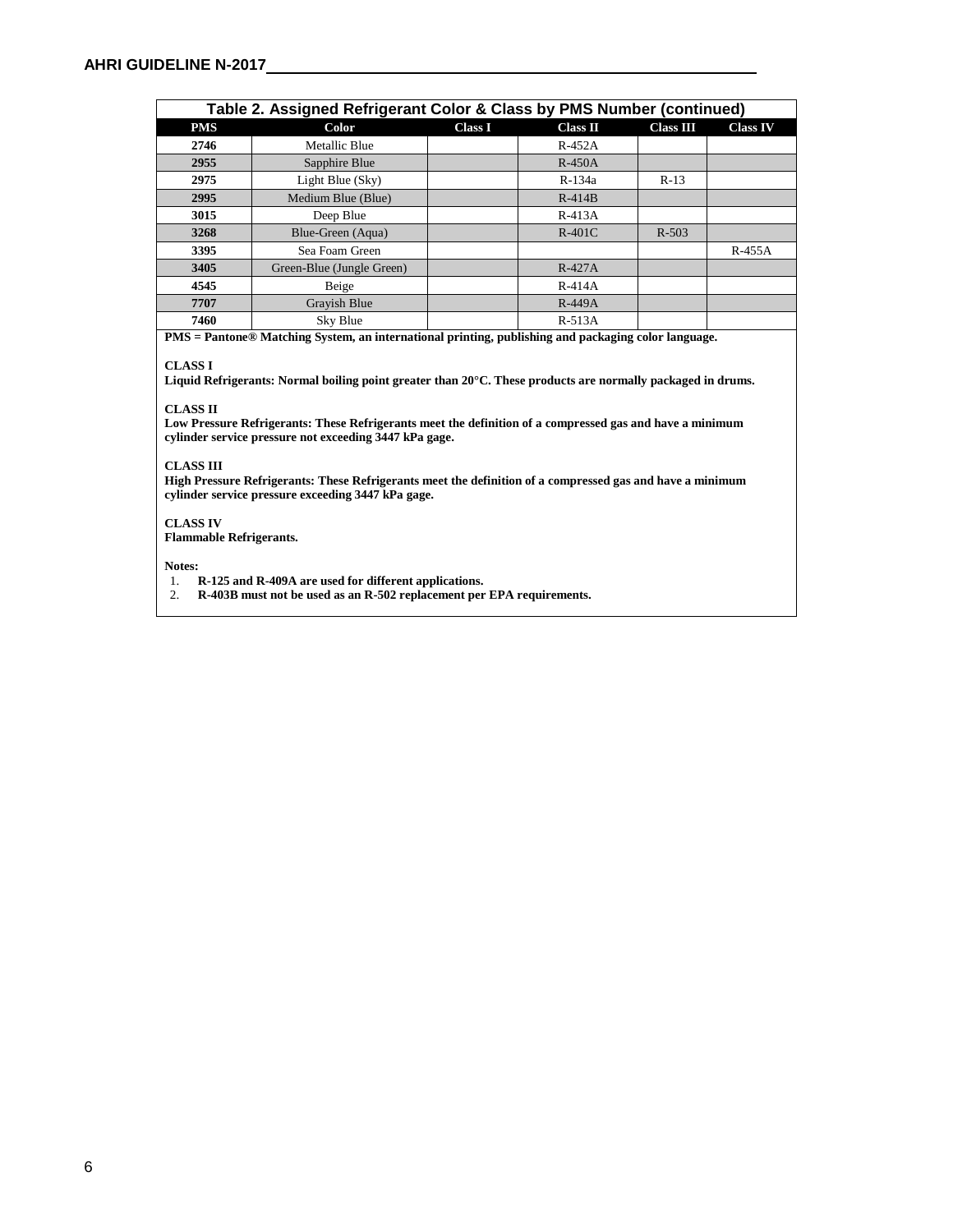| Table 3. PMS/RAL Color System |      |                          |                       |  |  |
|-------------------------------|------|--------------------------|-----------------------|--|--|
| Refrigerant Color             | PMS# | Possible RAL K5 Classic# | RAL Color Description |  |  |
| White                         | None | N/A                      | N/A                   |  |  |
| <b>Black</b>                  | None | 5004                     | <b>Black Blue</b>     |  |  |
| Orange                        | 21   | 2004                     | Pure Orange           |  |  |
| Yellow                        | 109  | 1018                     | Zinc Yellow           |  |  |
| Yellow-Brown (Mustard)        | 124  | 1003                     | Signal Yellow         |  |  |
| Yellow-Orange                 | 128  | 1021                     | Rape Yellow           |  |  |
| Cream                         | 156  | 1034                     | Pastel Yellow         |  |  |
| Pinkish-Red (Coral)           | 177  | 3017                     | Rose                  |  |  |
| Red (DOT Red)                 | 185  | 3020                     | <b>Traffic Red</b>    |  |  |
| Maroon                        | 194  | 4002                     | Red Violet            |  |  |
| Medium Purple (Purple)        | 248  | 4006                     | <b>Traffic Purple</b> |  |  |
| Light Purple (Lavender)       | 251  | 4009                     | Pastel Violet         |  |  |
| Dark Purple (Violet)          | 266  | 4007                     | Purple Violet         |  |  |
| Night Blue                    | 268  | 5022                     | Night Blue            |  |  |
| Royal Blue                    | 286  | 5005                     | Signal Blue           |  |  |
| Wedge Wood Blue               | 292  | 5012                     | Light Blue            |  |  |
| Dark Blue (Navy)              | 302  | 5019                     | Capri Blue            |  |  |
| Blue-Green (Teal)             | 326  | 5018                     | Turquoise Blue        |  |  |
| Deep Green (DOT Green)        | 335  | 6032                     | Signal Green          |  |  |
| Light Green                   | 352  | 6019                     | Pastel Green          |  |  |
| Green                         | 354  | 6001                     | <b>Emerald Green</b>  |  |  |
| Lime Green                    | 368  | Note <sup>1</sup>        | Note <sup>1</sup>     |  |  |
| Green-Yellow-White            | 373  | No match available       | No match available    |  |  |
| Green-Yellow                  | 375  | No match available       | No match available    |  |  |
| Yellow-Green (Lime)           | 381  | No match available       | No match available    |  |  |
| Green-Brown (Olive)           | 385  | 6003                     | Olive Green           |  |  |
| <b>Sulfur Yellow</b>          | 388  | 1016                     | Sulfur Yellow         |  |  |
| Light Green Gray <sup>2</sup> | 413  | 7044                     | Light green gray      |  |  |
| Dark Grey (Battleship)        | 424  | 7023                     | Concrete Grey         |  |  |
| Light Blue-Grey               | 428  | 7035                     | Light Grey            |  |  |
| Light Brown (Sand)            | 461  | 1002                     | Sand Yellow           |  |  |
| Medium Brown (Tan)            | 465  | 1001                     | Beige                 |  |  |
| Dark Brown (Chocolate)        | 450  | 6014                     | Yellow Olive          |  |  |
| Medium Brown (Brown)          | 471  | 8023                     | Orange Brown          |  |  |
| Rose                          | 507  | 3015                     | <b>Heather Violet</b> |  |  |
| Light Blue-Green              | 631  | 6027                     | Light Green           |  |  |
| <b>Traffic Yellow</b>         | 803  | 1023                     | <b>Traffic Yellow</b> |  |  |
| Pastel Orange                 | 804  | 2003                     | Pastel Orange         |  |  |
| <b>Blue Jay</b>               | 2727 | 5014                     | Pigeon Blue           |  |  |
| Light Blue (Sky)              | 2975 | 5012                     | Light Blue            |  |  |
| Medium Blue (Blue)            | 2995 | 5015                     | Sky Blue              |  |  |
| Deep Blue                     | 3015 | 5017                     | Traffic Blue          |  |  |
| Blue-Green (Aqua)             | 3268 | 5021                     | Water Blue            |  |  |
| Green-Blue (Jungle Green)     | 3405 | 6024                     | Traffic Green         |  |  |
| Beige                         | 4545 | 8024                     | Beige Brown           |  |  |

RAL = *Reichsausschuß für Lieferbedingungen und Gütesicherung*" = State Commission for Delivery Terms and Quality Assurance Notes:<br>1. 1

1. No match provided due to conflict with the European Cylinder Gas Identification Standard EN 1089-3.

2. RAL 7044 applies to all containers of refrigerant as of January 1, 2020